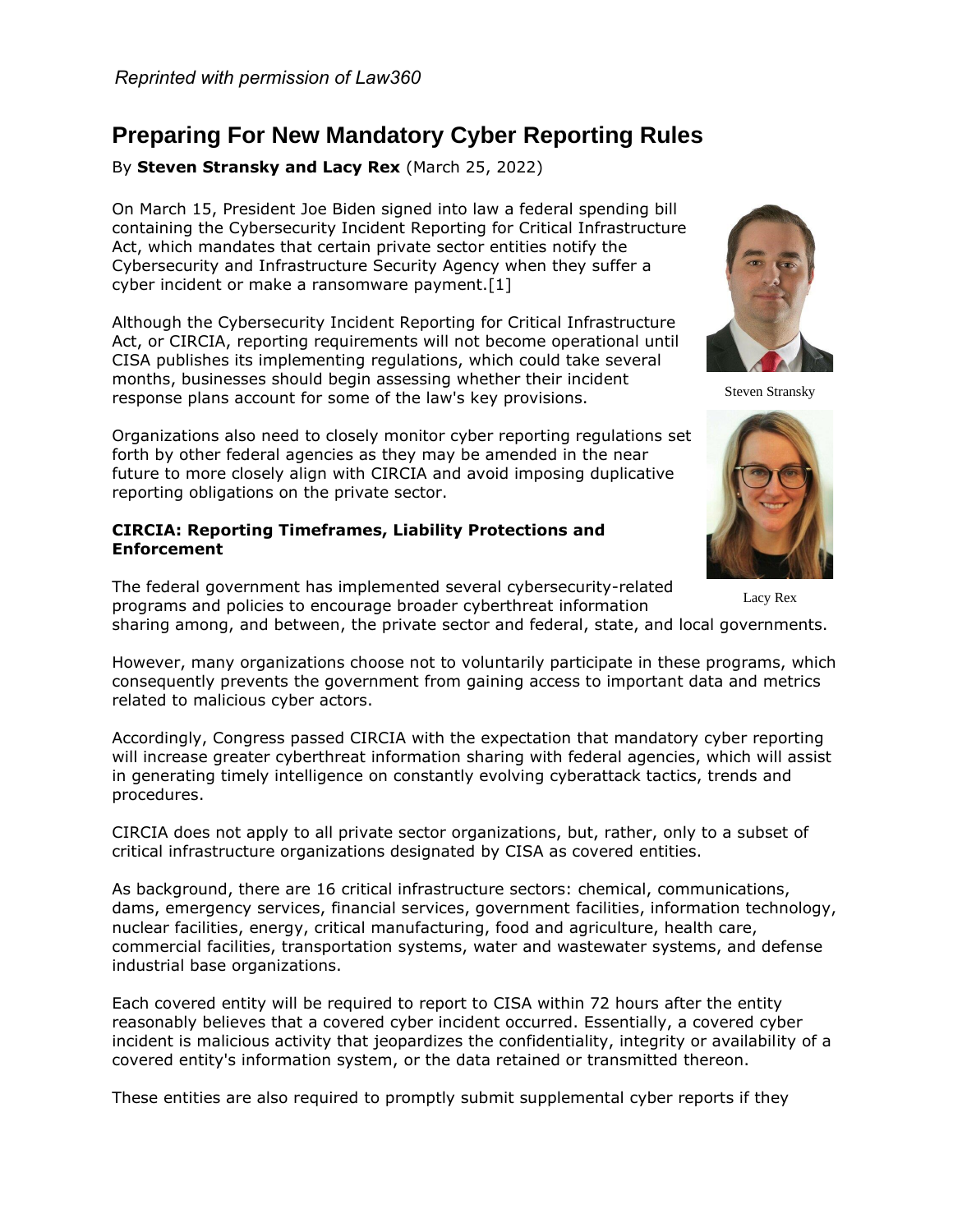discover substantially new or different information related to the incident.

Separately, if a covered entity is subjected to ransomware, or a similar cyberattack, and submits a ransomware payment in exchange for regaining access to its information systems or data, CIRCIA mandates that such a covered entity must report this payment to CISA within 24 hours.

CISA is responsible for issuing regulations that implement several aspects of CIRCIA, including the format and mechanism by which cyber incident and ransomware payment reports can be submitted and the specific content each report must contain.

CIRCIA contains several liability protections for organizations that comply with the law's reporting requirements. For instance, it provides that no legal claims can be maintained in any court arising from the submission of a cyber incident or ransom payment report.

It also prohibits — with some limited exceptions — a federal, state or local authority from using information solely derived from a covered cyber incident or ransom payment report to undertake a regulatory or other enforcement action against the covered entity.

Notwithstanding these general liability protections, CIRCIA sets forth important enforcement authorities. For instance, CISA is granted the authority to issue subpoenas to covered entities to enforce compliance with the law and compel the disclosure of information related to cyber incidents and ransom payments. The failure to comply with a subpoena can result in an organization being held in contempt of court.

# **CIRCIA Compliance and Incident Response Plans**

An incident response plan is a predetermined set of policies and procedures intended to detect, respond to and mitigate the damages arising from a malicious cyberattack. Although CISA is responsible for issuing future regulations to implement CIRCIA, there are several areas of compliance that businesses should understand and incorporate into their incident response plans.

# *Security Controls*

CIRCIA was enacted against the heightened risk that businesses might be targeted or otherwise impacted by a malicious cyber actor as part of the Russia-Ukraine war.[2] In fact, the White House stated that "Russia could conduct malicious cyber activity against the United States, including as a response to the unprecedented economic costs" imposed on Moscow by the U.S. and its allies.[3]

Accordingly, organizations should ensure that their incident response plans, and their corresponding information security programs, align with industry recognized data security frameworks, such as the [National Institute of Standards and Technology'](https://www.law360.com/agencies/national-institute-of-standards-and-technology)s cybersecurity framework.

Recently, the U.S. government identified several of the most important technical, physical and administrative security measures that organizations should implement to mitigate risk in this area,  $-$  e.g., multifactor authentication, antivirus and anti-malware scanning, encryption and network traffic filtering — and this guidance could serve as key resources for businesses when assessing their incident response plans.[4]

Training employees on proper cyber hygiene practices, such as regular password changes,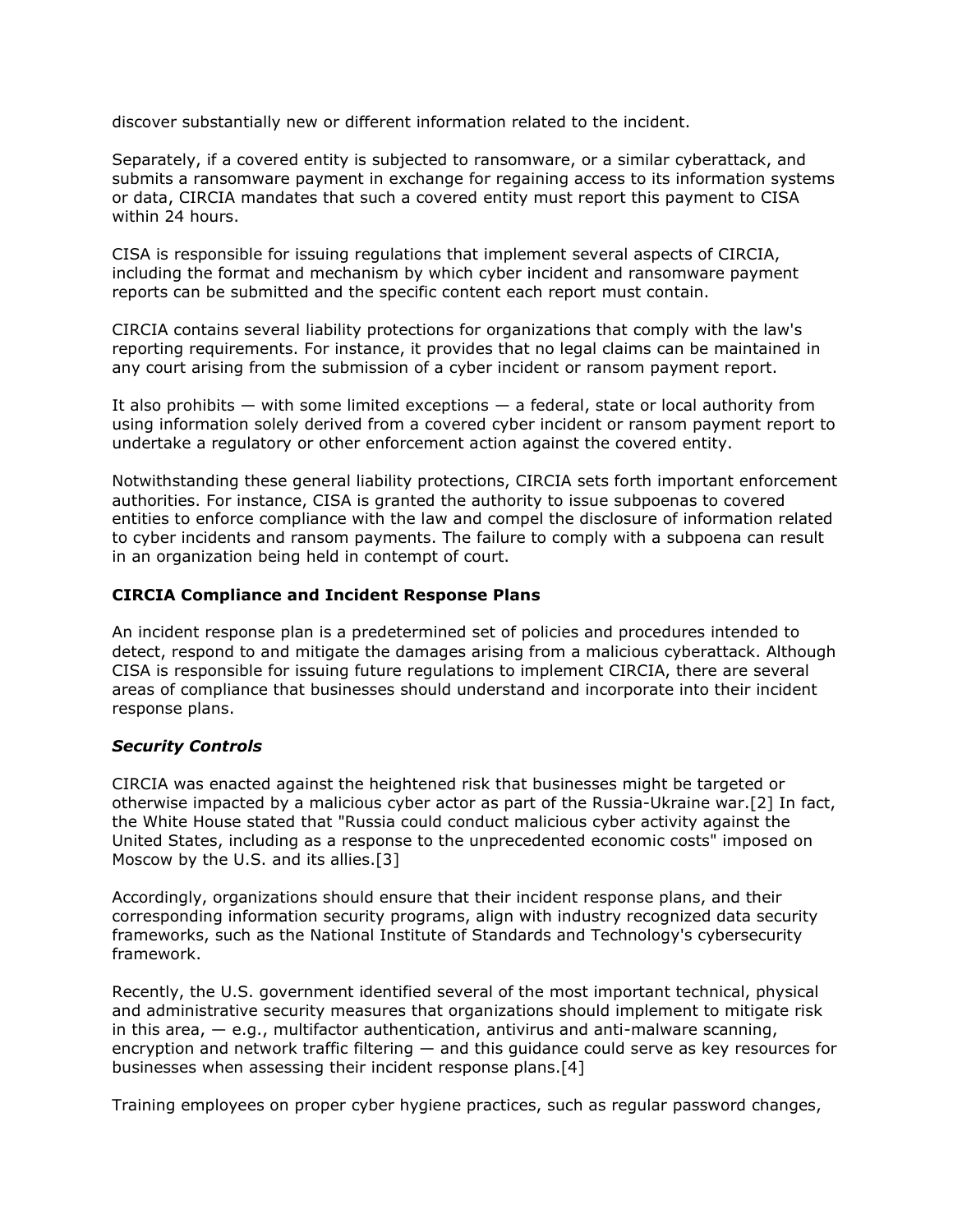is strongly recommended for building a solidified first line of defense.

### *Incident Response Team*

Given the narrow timeframes in which a covered entity needs to report a cyber incident and ransomware payments to CISA, it is important that an organization quickly assemble an incident response team composed of the stakeholders who will have responsibilities in responding to the incident.

More specifically, the incident response plan should identify and provide contact information for all primary and secondary incident response team members, including for internal employees, external IT consultants, outside counsel, ransomware negotiators, insurance brokers and insurance carriers. It's important to review the incident response vendors with an insurance broker in advance of a cyber incident to ensure they are approved on the carrier's panel.

This issue may be complicated when essential personnel and contractors are located in multiple cities and countries, and incident response plans should take into account geographical diversity when identifying incident response team members.

In addition, the incident response team must include individuals or organizations that can undertake the appropriate diligence to ensure ransom payments are not furnished to groups listed on a sanctions list or otherwise affect export control laws.[4] Of course, organizations should also coordinate with their insurance carrier prior to making any such ransomware payment to better understand their ability to recover losses.

#### *Communication Plans*

In response to a cybersecurity event, including a ransomware attack, organizations need to have a clear and concise communications strategy to ensure they are providing timely and relevant information to regulatory authorities and others affected by the incident, e.g., employees, customers and investors.

Importantly, CIRCIA expressly allows third parties, such as law firms, insurance carriers and IT consultants, to submit cyber incident and ransom payment reports to CISA on behalf of the covered entity. Accordingly, an organization should identify in its incident response plan, and prior to an incident, whether it will authorize a third party to facilitate CISA reporting and clearly define all applicable roles and responsibilities in this area.

# *Evidence Preservation*

Evidence preservation is a key part of an incident response plan because organizations need to ensure that their response efforts do not compromise key information related to a cyber incident, such as audit logs, files or similar records that may be needed in the event of litigation or to file an insurance claim.

Such evidence preservation is also important for the purpose of CIRCIA compliance as the law mandates that the covered entities preserve evidence related to their reporting obligations, although the scope of this issue is to be set forth by CISA in future regulations.

In turn, an incident response plan should define how an organization will, in the event of a cyber incident or ransomware attack, secure access to its IT systems, networks and devices to maintain their integrity; retain access logs; execute chain of custody documentation; and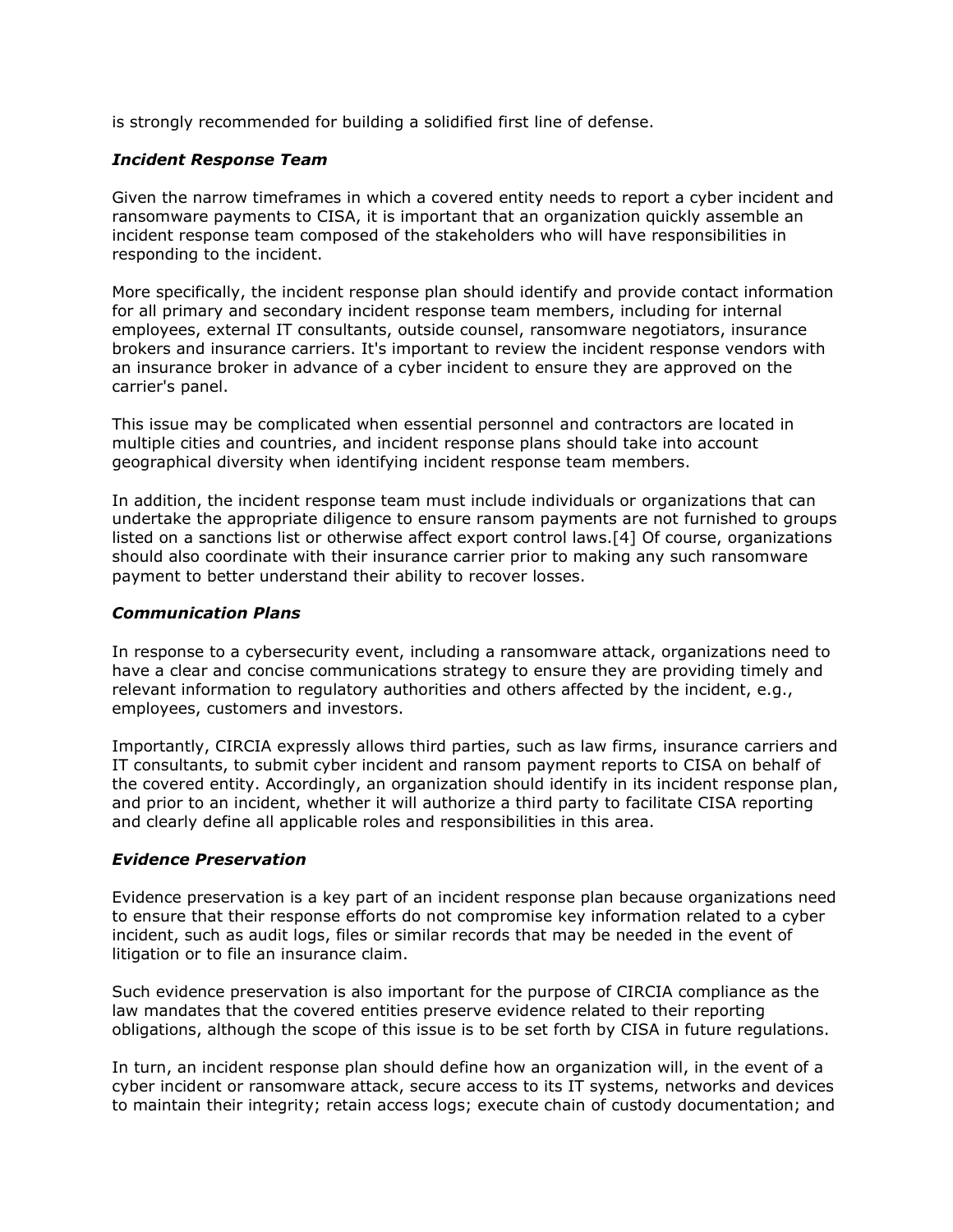issue litigation holds.

# *Legal and Evidentiary Privileges*

As organizations respond to cyberattacks, they need to consider potential legal risks to their business, such as a civil action resulting from a compromise to personal information during the cyber event. Accordingly, organizations commonly ensure that information and data discovered in their incident response efforts are subject to legal and evidentiary privileges and protected from discovery in the event of litigation.[6]

Importantly, CIRCIA provides that when a covered entity submits a cyber incident or ransom payment report to CISA, such reporting shall not constitute a waiver of any applicable privilege or protection provided by law, which presumably extends to the attorney-client privilege and work product doctrine.

Accordingly, organizations should ensure that their incident response plan includes their outside counsel as a part of their incident response team and certify that their counsel is preapproved by a cyberinsurance carrier.

# **Duplicative Reporting and More Regulations**

One of the primary concerns with introducing the new federal cyber reporting law is that organizations could be subject to multiple cyber reporting obligations and have to exert time and resources to comply with these disparate frameworks.

To remedy this concern, CIRCIA envisions a process whereby CISA will execute an agreement with other federal agencies that have issued their own cyber reporting regulations to ensure CISA has readily available access to such information.

This is significant because covered entities that are legally or contractually required to report cyber incidents and ransomware payments to a federal agency, other than CISA, are exempt from submitting similar reports to CISA.

This exception is intended to avoid duplicative reporting. But it is only available to covered entities if CISA actually executes these types of information sharing arrangements with other federal agencies, and if the underlying reporting obligations to the other federal agency have similar reporting timeframes and content requirements as set forth in CIRCIA.

Given the broad range of existing and pending cyber reporting obligations, it will be important to see how federal agencies amend their own regulations to align with CIRCIA, if at all, in order to minimize reporting obligations on the private sector.

For example, existing data breach notification regulations governing protected health information allow victims of a cyberattack to report such incidents within 60 days, or in accordance with an annual reporting framework, depending on the scope of the incident. This is well beyond CIRCIA's 72-hour reporting obligation.

Accordingly, covered entities should diligently monitor regulatory activity to identify whether their existing cybersecurity reporting obligations are amended to more closely mirror CIRCIA and ensure they comply with any new framework.